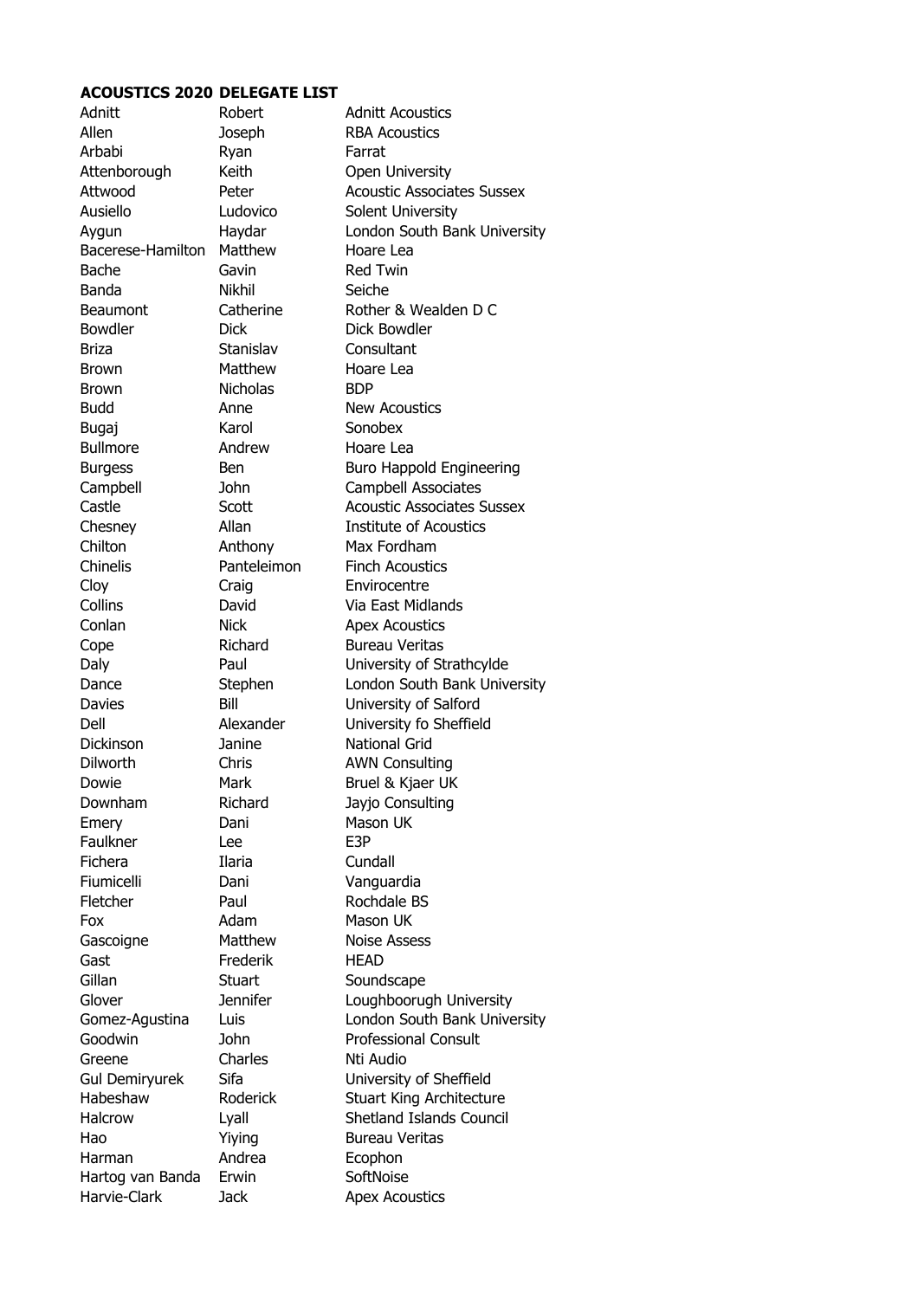Healey James WSP UK Hogg Rebecca BSRIA Jackson Sam Dyson Jones Nigel Extrium Kelly Roger CDM-UK Krailing Jenny EEMC Lewis Toby WPS Lopetegi Aitor AMC Macfarlane Ian AcSoft Mills Ben ACCON Mitchell Andrew UCL Muirhead Matthew AECOM Musyoki Jameson Stantec Needham Simon SEPA Notley Hilary Defra

Hawker Antonia HSE

Higgins Tony Environconsult Hinton **Rich Apex Acoustics** Holmes Ian Highways England Hopkins Carl University of Liverpool Hunter **Gordon** Kingston University Jenkins Nick Natural Resources Wales Jennings Simon Limerick City & County Council Jobling Barry Hoare Lea Kearney Diarmuid ICAN Acoustics Knoppersen Oliver Acoustech Consulting Krylov Victor Loughboorugh University Lamacraft Angela ACCON UK Langley Robin University of Cambridge Lavia Lisa Noise Abatement Society Leiper **Ashley** Environcentre Lester Martin Lester Acoustics Levet Tom Hayes McKenzie Liew Jessy Jessys Consulting Liston Ken Nottingham Trent University Mahtani Reena Sandy Brown Associates Malpas Paul SSE Audio Manuel Gethin University of Salford Marsden Maureen Fehily Timoney Mathieson Andrew Thales UK McGovern Rod FEC Acoustics McGrath Paul Hunter Acoustics McVay Martin Welsh Government Mendes Bruno Via East Midlands Miller Robert F1 Acoustics Minns Gregory Rother District Council Mitchell Steve Mitchell Environmental Moore **Alan** Arcus Consulting Services Myerscough Nick Walnut Acoustics Nixon Josie HA Acoustics Nixon Stuart HA Acoustics Oldridge **Andrew** Adrian James Acoustics O'Monteiro Diana Diana O'Monteiro Parker Martyn Professional Consult Parker **Vincent** Vanguardia Consulting Parry Graham ACCON UK Pedroche Miguel Garcia HEAD Acoustics UK